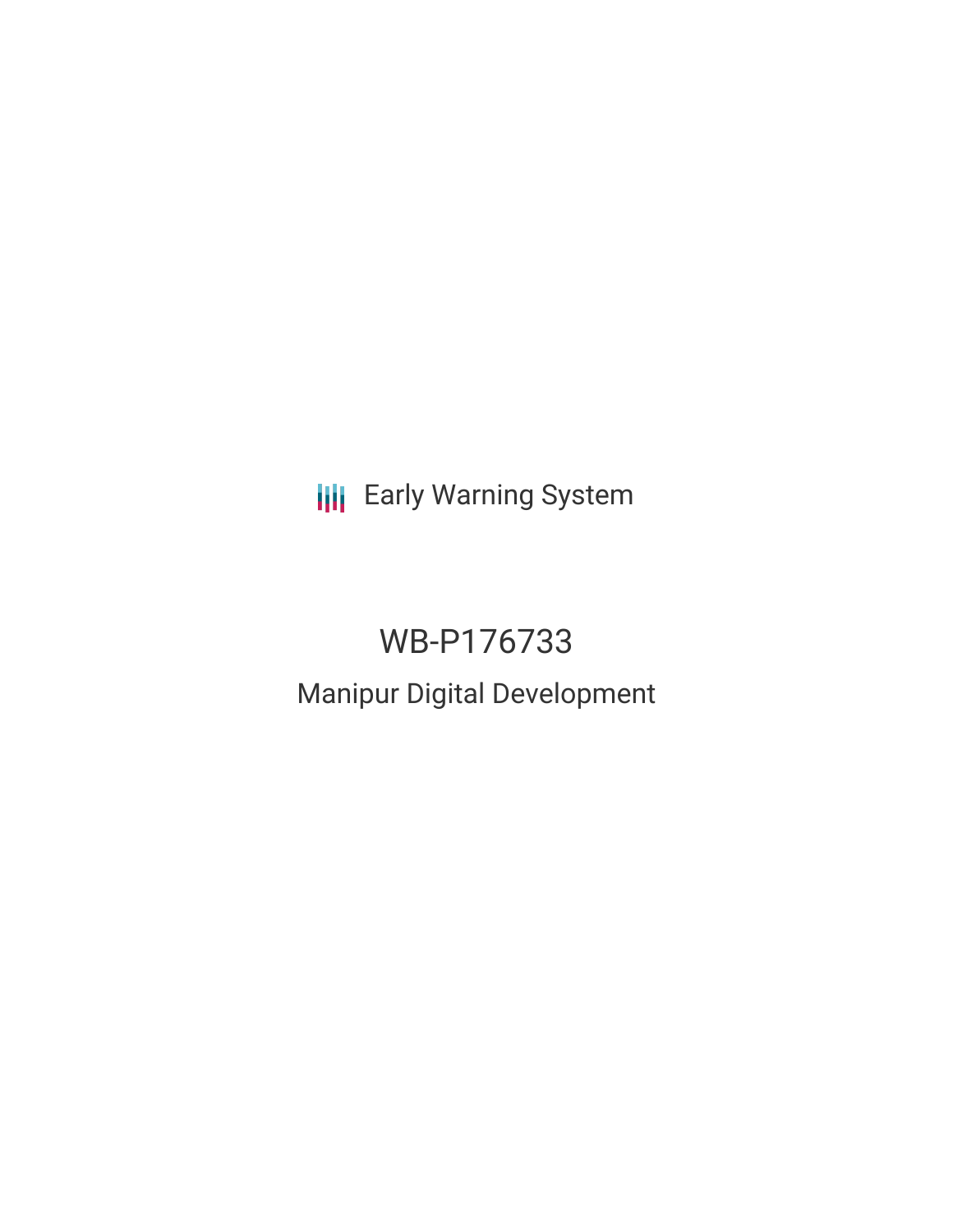

# **Quick Facts**

| <b>Countries</b>               | India                                                      |
|--------------------------------|------------------------------------------------------------|
| <b>Financial Institutions</b>  | World Bank (WB)                                            |
| <b>Status</b>                  | Proposed                                                   |
| <b>Bank Risk Rating</b>        |                                                            |
| <b>Borrower</b>                | Department of Economic Affairs, Ministry of Finance, India |
| <b>Sectors</b>                 | Communications                                             |
| <b>Investment Amount (USD)</b> | $$46.00$ million                                           |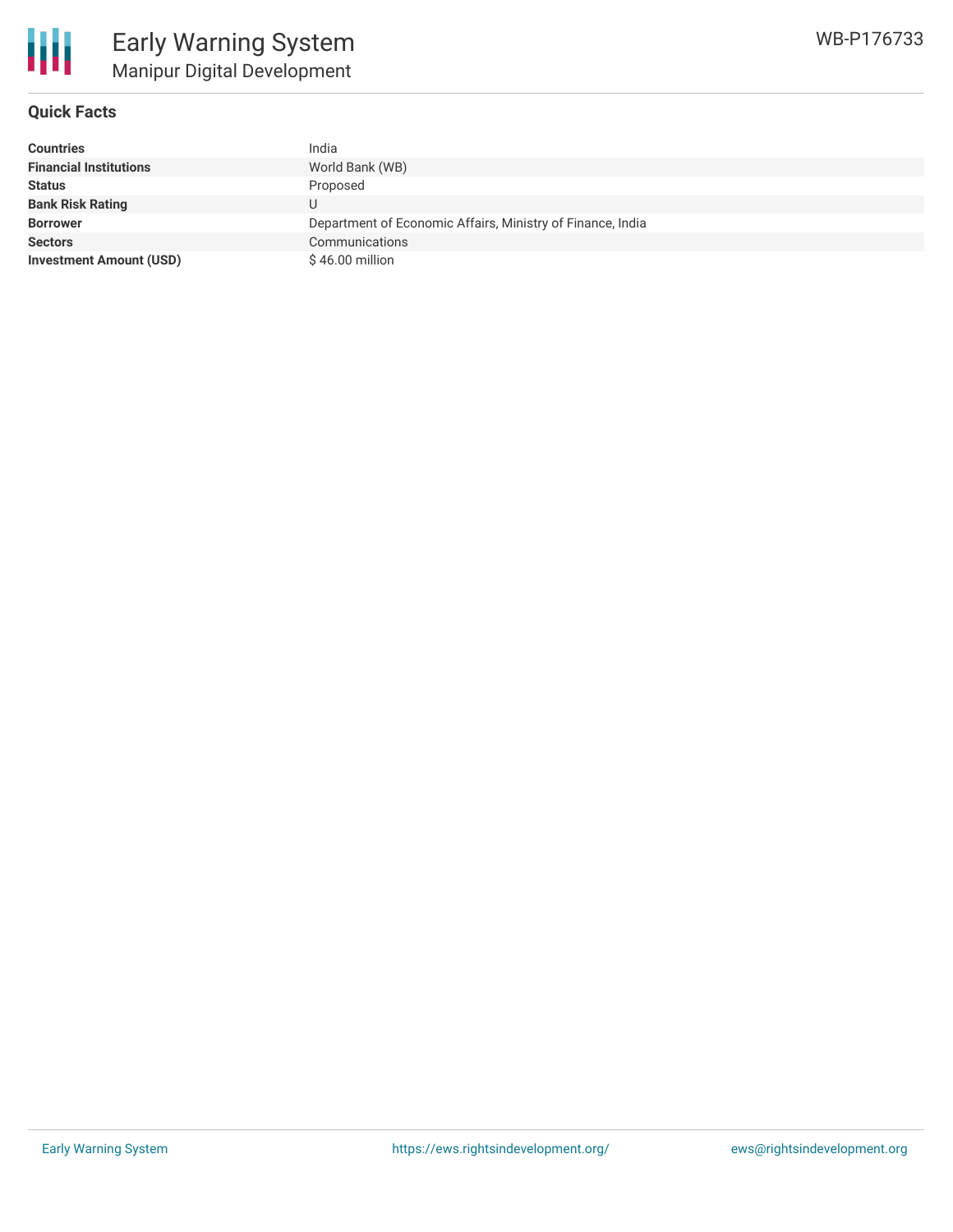

# **Project Description**

According to World Bank, the objective of this project is to mobilize investments and increase productive employment in Manipur through the growth of the digital sector.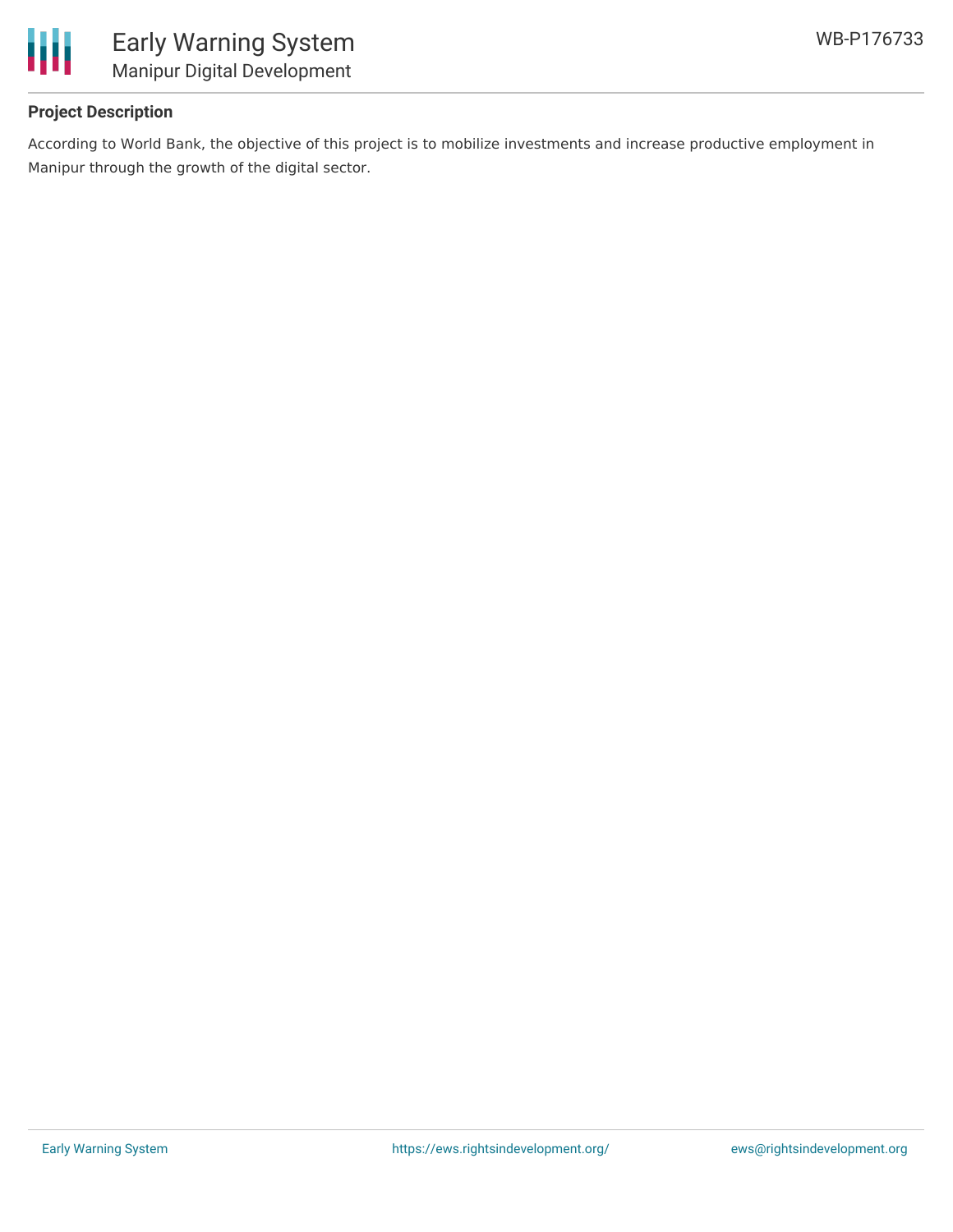# **Investment Description**

World Bank (WB)